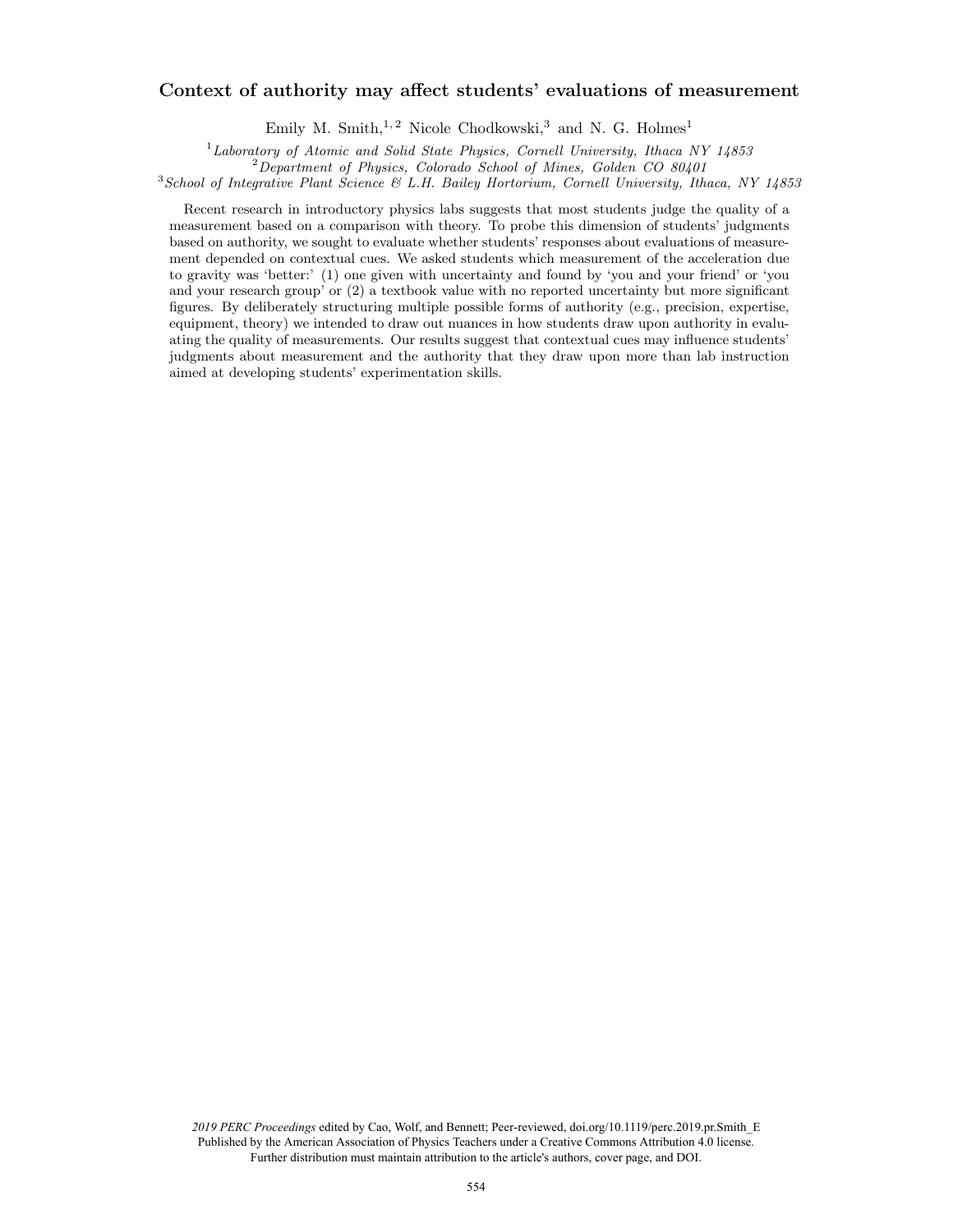## I. INTRODUCTION

Physics is an experimental science and so common conceptual knowledge introduced in a physics course should include understanding about measurements and the process of experimentation. In this paper, we focus on the role of authority in students' understandings of measurements, gauged from their comparisons of measurements embedded in different contexts.

Previous work has broadly categorized students' reasoning about measurements into two paradigms: point and set [1, 2]. In point reasoning, measurements are viewed such that any measurement could be measuring the 'true' value. To contrast, in set reasoning, measurements are viewed as an approximation that is obtained by several trials that form a distribution around the 'true' value. The Physics Measurement Questionnaire was specifically developed to probe these broad ways of reasoning about measurement [1–3]. Research with the questionnaire has demonstrated that many students tend toward presenting mixed reasoning—perhaps due to contextual cues—that includes elements from both point and set reasoning  $[1, 2, 4-8]$ .

Recent research suggests that many introductory students judge the quality of a measurement based on a comparison with theory [9]. These results suggest that students' ideas about measurement may depend on forms of authority in experimentation. To begin to probe the interactions between point and set reasoning and authority, we sought to evaluate the role of authority in students' ideas about measurement by deliberately structuring multiple possible forms of authority (e.g., precision, expertise, equipment, theory) within a single prompt.

We asked students to choose which of two measurements was 'better' and to explain their reasoning. Within the same population of students in a first-semester college physics lab, we adjusted contextual cues to test the role of authority in students' evaluations of the measurements, though the measurement values were unchanged. Additionally, a subset of the students provided responses after an academic year of lab instruction, allowing us to evaluate the impact on student thinking due to instruction. Our results suggest that in this prompt, explicit point reasoning is rare and that the context of authority in measurement plays a greater role in students' judgments than instruction.

#### II. DATA AND METHODS

The data in this study are from two sequential introductory courses that are aimed at prospective physics majors and minors. Students who enroll tend to be highly prepared; most have taken a college-level physics course in high school, such as Advanced Placement Physics, and all were expected to be concurrently enrolled in a multivariable calculus course at the beginning of the course sequence. Typical demographics include about 20% women and 80% men, 10% students from underrepresented racial

The lab course required students to make decisions about the design, execution, and extension of their experiments. Quantitative tools were introduced throughout two semesters, including (in order of introduction): (1)  $t'$  (compare two measurements with uncertainty), (2) weighted  $\chi^2$  (to check consistency of data with a model), (3) linearization through semi-log and log-log plots (to identify exponential and power law models from data), and (4) propagation of uncertainty (to calculate quantities using measurements).

We measured students' reasoning about measurements before and after instruction. Data were collected from students' individually completed prelab assignments. The pre-response was collected prior to the first lab activity of the first introductory course and prompted students to use their own reasoning and intuition rather than outside sources. The post-response was due concurrent with the final lab activity of the second introductory course, leaving nearly an entire academic year between students' responses. Cohort I provided both preand post-responses to the same version of the prompt. Cohort II provided only a pre-response.

#### A. Prompt design

We expected that students developed ideas about how to compare and evaluate the quality of measurements prior to college physics labs. Therefore, we constructed three prompts to probe characteristics of students' comparisons of measurements of the same quantity and their corresponding reasoning. From students' answers to the prompts in early semesters, we suspected that contextual cues of the prompts—especially the role of authority were affecting students' answers, so we made slight adjustments to these cues in a subsequent semester.

In this paper, we focus on one of the prompts (including the changes in the contextual cues) that is provided in Table I. There is no single correct (nor incorrect) answer, and we have not collected responses from experts. We report characteristics of students' responses to the prompt to discuss how contextual cues and lab experiences may affect students' evaluations of measurements.

We use italics to distinguish the two measurements in the prompt: (1) (own) measurement refers to the measurement done by 'you and your friend' or 'you and your research group' and (2) textbook refers to the value listed in the textbook. The students' own measurement of the acceleration due to gravity was intentionally selected to be lower than the value in the textbook. This selection ensured that the *measurement* was farther from 9.81 m/s<sup>2</sup> (the 'canonical value,' which we assumed students were familiar with) and the value listed on a modern source (e.g., Wolfram Alpha) than the textbook value. To test the role of context in students' evaluations of the measurements, we adjusted the forms of authority of the *mea*surement for Cohort II to include expertise ("you and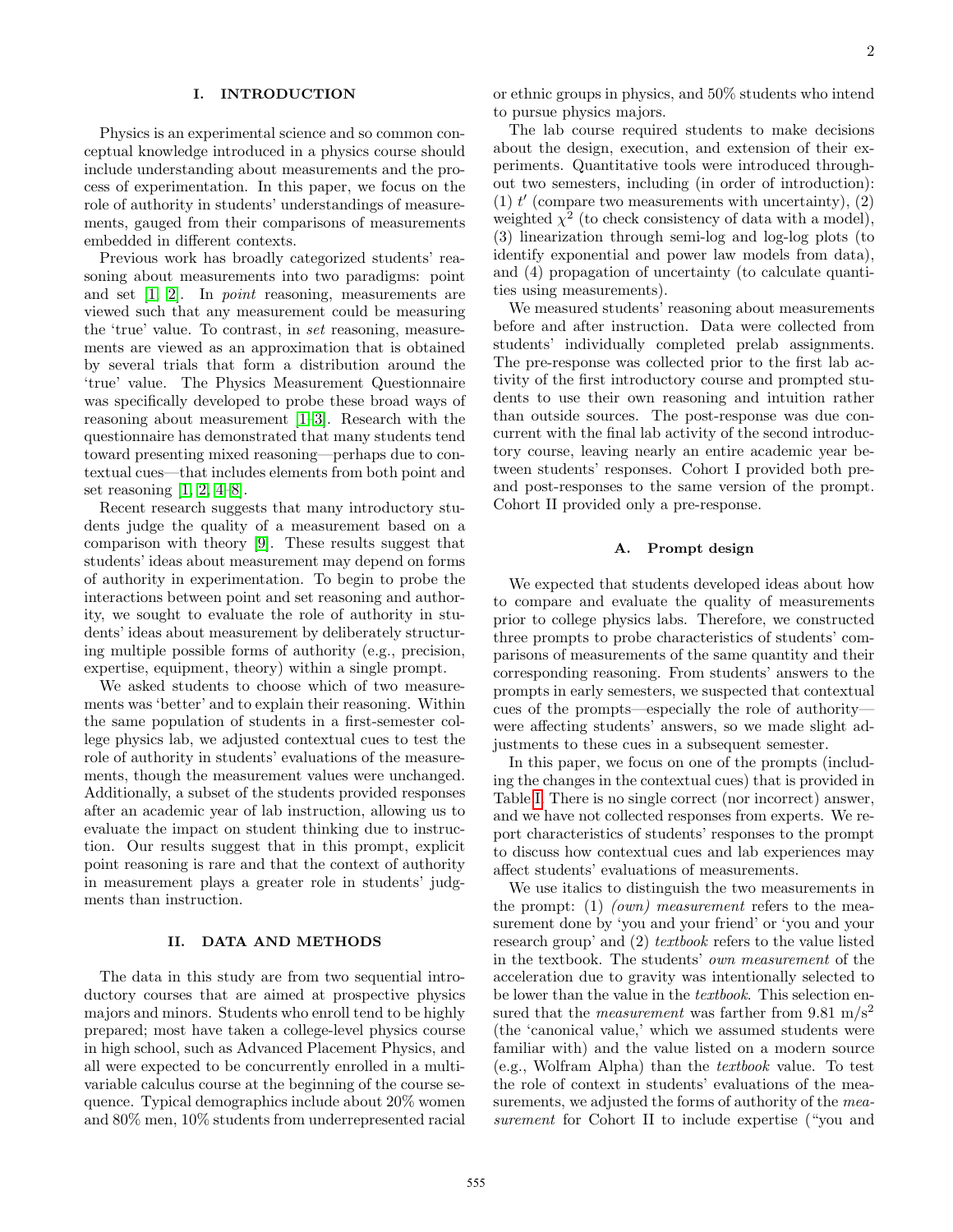<span id="page-2-0"></span>TABLE I. Prompt used to characterize students' sense of authority in measurement.

| Cohort I   | Cohort II                                                                                                                                   |
|------------|---------------------------------------------------------------------------------------------------------------------------------------------|
|            | You and your friend decide to measure the acceleration You join a research group at Cornell that decides to measure the                     |
|            | due to gravity in Ithaca. You measure the acceleration acceleration due to gravity in Ithaca with brand new, top-of-the-line                |
|            | due to gravity to be $g=9.790 \pm 0.005$ m/s <sup>2</sup> . However, equipment. You and your research group measure the acceleration        |
|            | when you look up the value for Ithaca, you find that it is due to gravity to be $g=9.790\pm0.005$ m/s <sup>2</sup> . However, when you look |
|            | listed in a textbook as $g=9.8029 \text{ m/s}^2$ (W.D. Hender- up the value for Ithaca, you find that it is listed in a textbook as         |
|            | son, Physics in Everyday Life, p. 27, 1921). Which $g=9.8029 \text{ m/s}^2$ (W.D. Henderson, Physics in Everyday Life, p. 27,               |
|            | measurement do you think is better? Explain your 1921). Which measurement do you think is better? Explain your                              |
| reasoning. | reasoning.                                                                                                                                  |

your research group at Cornell") and equipment ("brand new, top-of-the-line equipment"), compared to Cohort I where the authority was in "you and your friend."

#### B. Analysis of responses

We combined and anonymized responses for both cohorts prior to coding for *judgment* and *reasoning*, and N.C. was not made aware of the conditions. E.M.S. emergently coded for the judgments that students made in the situations (i.e., whether the students' own measurement or textbook value was judged to be better), and E.M.S. and N.C. separately and emergently coded for the reasoning to support judgments (i.e., characteristics of the explanation that support a judgment). Following our separate coding, we discussed the reasoning codes and settled on a scheme that accommodated both raters' codes, in App. A. Then, we independently applied the new coding scheme (both judgments and reasoning) to a common subset of the data that included responses from each condition. Cohen's kappa was 0.92 for *judgments* and 0.87 for reasoning, so E.M.S. independently coded the remaining responses. We then identified students and matched pre- and post-responses for Cohort I.

#### C. Examples of coding

Here, we provide examples to show how responses were coded. These responses were selected because they were among the most difficult to code, and therefore, provide more insight to the decisions that we made while coding than typical responses. The first example: "I think the value listed in the textbook is better, [Judgment: textbook] because that result has been tested by scientific experts [Authoritative] with standard lab equipment, and has been peer reviewed [Authoritative] and replicated to pinpoint [Multiple confirmations] the exact value [True/exact value]. Therefore, it is reasonable to say that that value is accurate and all sources of error were accounted for, something not necessarily true for our measurement." We did not code for Methods/equipment because the student did not claim that standard equipment is better than student equipment; instead, the student's response suggests that people who conducted the experiment for the textbook value are experts, which is coded

as Authoritative.

A second example mentions that both measurements may be valid, however, does not provide reasoning for the alternative judgment, and so, is coded with only the judgment and reasoning in favor of the textbook: "I think the textbook measurement is better, [Judgment: textbook] because it has been scrutinized over and over before, [Authoritative] however our data is valid in its own sense. It would be worthwhile to test gravity again and again given the significance of this difference, however the experimental errors could have easily led to this difference."

A third example is in favor of the measurement and nearly makes a case for the textbook, however, never provides an explicit statement that the textbook value may be a preferable selection. The final example: "I would think that the measurement taken from the lab is more accurate [Judgment: Own measurement] because since the book is published in 1921, our methods and techniques for collecting data must have improved since then [Methods/equipment]. Therefore it is more reasonable to trust more recent data with newer technology. Also, even though the value in the textbook has more decimal places indicating more precision, I think it is more reasonable to take a measurement with justified random error [Includes uncertainty] than using a value that might be inaccurate." The student's comment about the precision of the value in the textbook was not coded as reasoning because it implied that there was an advantage to the textbook value but never explicitly said that value could be judged to be better. We debated whether the Recency code applied but decided that the Methods/equipment was the driving reason why students trusted the more recent data.

#### III. RESULTS

Throughout this section, we refer to Table II to show frequencies of codes for responses from Cohorts I and II. Cohorts I and II received different contextual cues in the prompt (given in Table [I\)](#page-2-0).

#### A. Contextual cues affect students' judgments

The majority of students in Cohort I preferred the *text*book value in the pre-responses. Therefore, we inferred that students tended to regard the authority of the text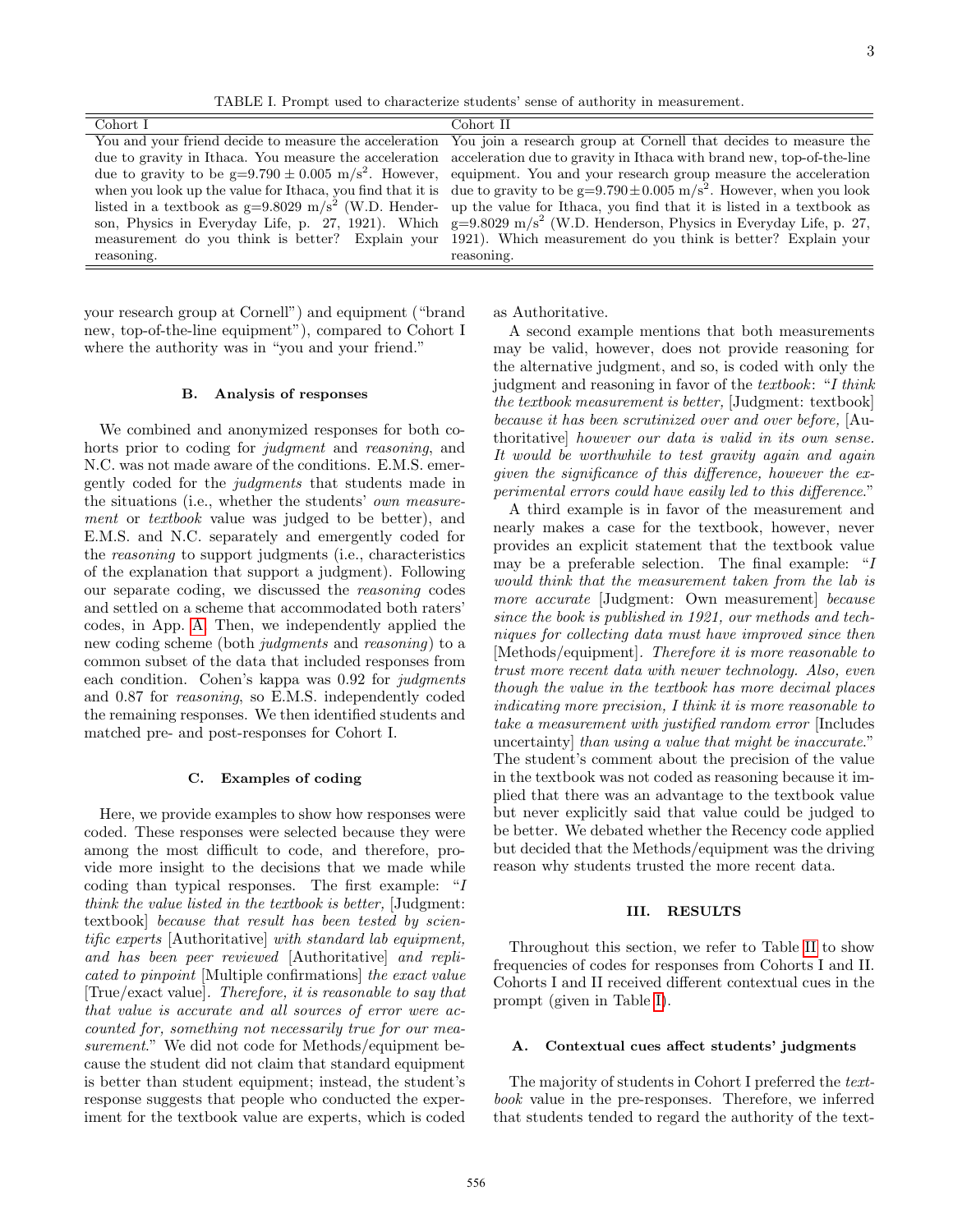book or the people who contributed to the textbook to be greater than the authority of students obtaining their own measurements. For example, one student expressed that "without knowing how each value was obtained, it's hard to say. But I'd be more inclined to trust the text simply because it's official and verified." Apart from outwardly describing the authority held by the textbook, students frequently expected experts to have access to better equipment or methods, despite referencing a textbook from nearly a century ago. Interestingly, many students also assumed that the value listed in the textbook underwent experimental confirmations and a minority of students brought up significant figures (found to be an influential form of authority in Ref. [10]).

Only a quarter of Cohort I judged their own measurement to be better than the *textbook* value. The most frequent reason for this judgment was that uncertainty is necessary in a measurement. One student succinctly summarized "I think that my measurement of gravity in Ithaca is better because it is more recent than 1921, and also I know what the uncertainty is." This suggests that including uncertainty is of greater importance to some students than any authority provided by the textbook.

For Cohort II, the contextual cues were adjusted to impose greater authority on the measurement, and about two-thirds of Cohort II judged the measurement to be better than the textbook value. The dominant reasoning shifted to the methods or equipment available to the research group. For example, "I think the measurement my research group conducts is more accurate, because the modern equipment I used should be more precise and accurate than the equipment used in 1921." Students' shift in reasoning suggests that some students may view modern methods and equipment as having greater authority in measurements than, possibly outdated, values in textbooks. However, for students who preferred the textbook value, the most frequent reasons were Multiple confirmations and Significant figures (in contrast to Methods/equipment and Authoritative common among Cohort I), which suggests that students shift their reasoning in response to contextual cues.

We also identified responses that explicitly suggested a student understood a measurement to have a true or exact value. Only 13 responses were identified, and of those, 12 responses included judgments in favor of the textbook value (including Textbook and Both (Textbook) judgments) and 10 were pre-responses from Cohort I. For example, one student wrote "I think the value listed in the textbook is better. Because when we try to measure the acceleration during experiment, the result is going to differ from the true value due to air friction, equipment deficiency and many other kinds of confounding factors. The value we get also has a high uncertainty. Therefor (sic) the value on the textbook should be better and more accurate." Similarly, few students in either cohort support their textbook judgment with Excludes uncertainty, which may be similar to research demonstrating the rarity of explicit point reasoning in other populations [7, 8].

<span id="page-3-0"></span>TABLE II. Code frequency for responses to the prompt. Appendix A provides code definitions.

|                                 | Cohort I    |             | Cohort II   |  |
|---------------------------------|-------------|-------------|-------------|--|
|                                 | Pre         | Post        | Pre         |  |
| <i>Judgment &amp;</i> reasoning | $(N=91)$    | $(N=51)$    | $(N=31)$    |  |
| Own measurement                 | $27\%$ (25) | $31\%$ (16) | $68\%~(21)$ |  |
| Includes uncertainty            | 48\% (12)   | $56\%$ (9)  | $29\%$ (6)  |  |
| Methods/equipment               | $28\%$ (7)  | $6\%$ (1)   | 67\% (14)   |  |
| Varies in location              | $28\%$ (7)  | $38\%$ (6)  | $19\%$ (4)  |  |
| Recency                         | $16\%$ (4)  | $25\%$ (4)  | $24\%$ (5)  |  |
| <i>Textbook</i>                 | $55\%$ (50) | $35\%$ (18) | $26\%$ (8)  |  |
| Excludes uncertainty            | $8\%$ (4)   | $6\%$ (1)   | $13\%$ (1)  |  |
| Methods/equipment               | 40\% (20)   | $50\%$ (9)  | 0%          |  |
| Multiple confirmations          | 36% (18)    | $50\%$ (9)  | $50\%$ (4)  |  |
| Authoritative                   | $40\%$ (20) | $50\%$ (9)  | $13\%$ (1)  |  |
| Significant figures             | $22\%$ (11) | $17\%$ (3)  | $38\%$ (3)  |  |
| Both (Own)                      | $2\%$ (2)   | $10\%$ (5)  | $3\%$ (1)   |  |
| Both (Textbook)                 | $9\%$ (8)   | $16\%$ (8)  | 0%          |  |
| None                            | $6\%$ (5)   | $8\%$ (4)   | $3\%$ (1)   |  |
| <i>Other</i>                    | $1\%$ (1)   | 0%          | $0\%$       |  |

|                |                           | Post-assignment    |          |                           |                    |          |  |  |
|----------------|---------------------------|--------------------|----------|---------------------------|--------------------|----------|--|--|
|                |                           | Own<br>measurement | Textbook | Both (Own<br>measurement) | Both<br>(Textbook) | None     |  |  |
| Pre-assignment | Own<br>measurement        | 9                  |          |                           | $\bf{0}$           | $\Omega$ |  |  |
|                | Textbook                  | 5                  | 11       |                           | 3                  |          |  |  |
|                | Both (Own<br>measurement) |                    |          | o                         | $\mathbf{0}$       |          |  |  |
|                | Both<br>(Textbook)        |                    |          |                           |                    |          |  |  |
|                | None                      |                    |          |                           |                    |          |  |  |

<span id="page-3-1"></span>FIG. 1. Judgments for matched students in Cohort I (N=40), a subset of those in Table [II.](#page-3-0) Yellow corresponds to a change in judgment and green indicates consistency. To identify trends in the reasoning, we focused on students' responses in darker shades.

#### B. Judgments appear to be relatively stable

Next, we compared pre- and post-responses to the same version of the prompt after an academic year of instruction for Cohort I. The frequency of students favoring the value listed in the textbook dropped from preto post-responses. Meanwhile, there was no clear gain in the percentage of students preferring their own measurement. Instead, a larger percentage of students provided reasoning for both judgments, which we initially interpreted to be students' increased comfort in ambiguity. To test this, we matched responses to identify shifts in individual students' judgments across the academic year; there were 40 matched responses. As shown in Fig. [1,](#page-3-1) the majority of students remained consistent with their judgments despite an academic year of lab instruction. This suggests that students' judgments were, perhaps, unaffected by instruction or that we have too few responses to discern meaningful comparisons by instruction at this grain-size of analysis.

For the students who made major shifts from own measurement to textbook or vice versa, we identified the rea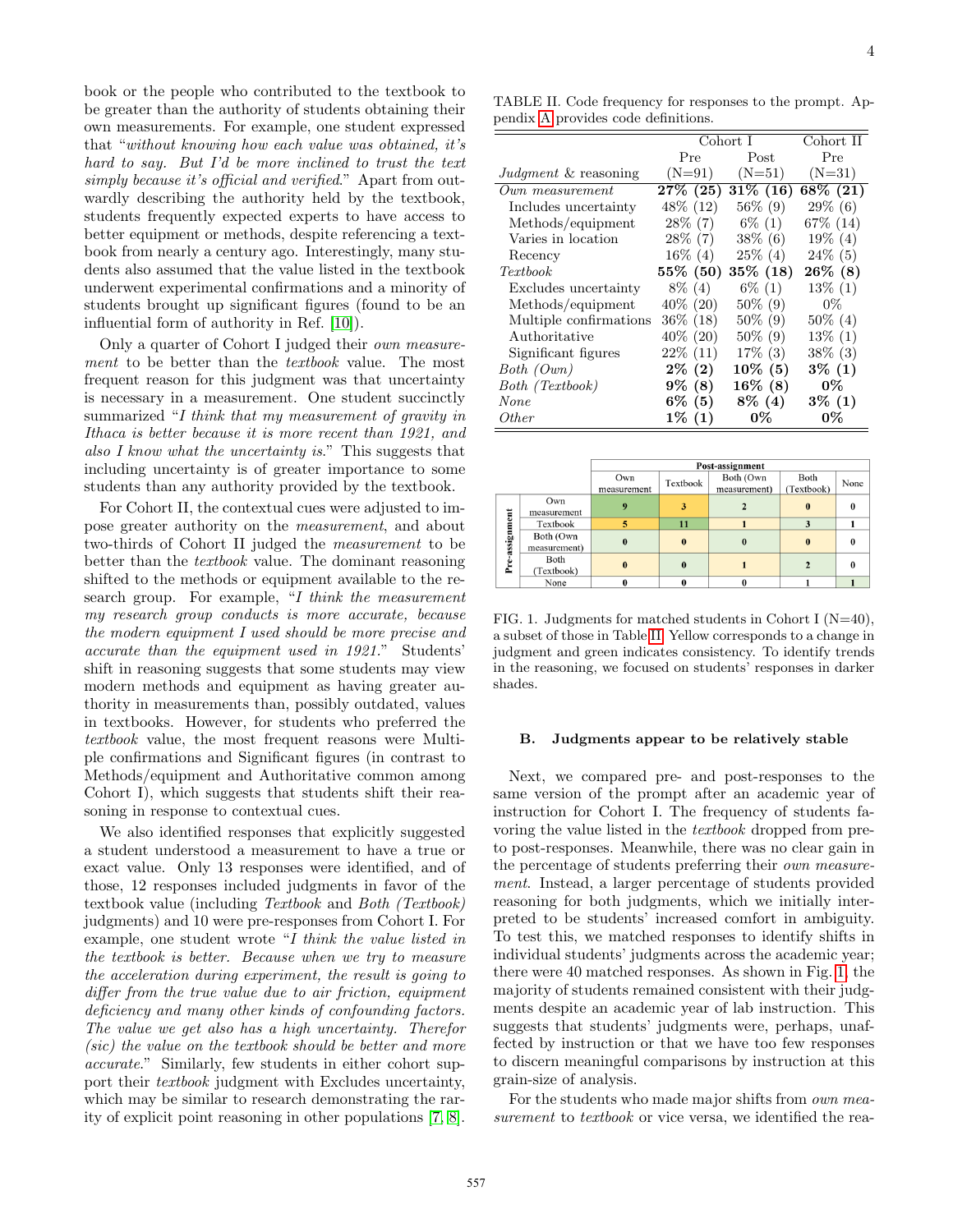soning that they used to support their judgments. Three students chose the measurement on their pre-response but shifted to the textbook value, and all discussed the methods or equipment on post-responses. For example, one student wrote "although my measurement has a larger confidence value due to its interval, since I likely do not have access to precision technology the value in the book is likely more accurate considering it has probably been tested using highly precise equipment and checked multiple times."

There was greater variation among the reasons provided for post-responses for the five students who shifted from a judgment in favor of the textbook to their own measurement. In their post-responses, three students provided reasoning that the measurement included uncertainty, and three students (with overlap) mentioned the relevancy of the location. For example, one student expressed "the first one. It provides the error. Different locations in Ithaca might have different values so we can't just take the measurement in the book to be correct."

#### IV. DISCUSSION

These results suggest that contextual cues may influence students' judgments about measurement more than lab instruction aimed at developing experimentation skills. We tentatively claim that within this population of students, authority is ranked: Measurements by research groups > Textbook values > measurements by student groups. However, the contextual cues elicit different forms of authority in students' justifications of a judgment. Most obvious was the role of methods and equipment: Students' responses suggest that methods or equipment of an unknown expert (from a century ago) are of greater authority than those of a student group but are outdone by a research group's. This particular view of authority may be robust to lab instruction because students may view the methods and equipment of instructional labs to be different from those of expert experimentalists.

Many introductory students may claim to judge the quality of measurements based on their comparison to theory [9], but only one student's response in our data compared the measurements to theory  $(9.81 \text{ m/s}^2)$ . Furthermore, few students identified the lack of uncertainty in the textbook value as indicating quality or used as a form of authority in making their judgment (and several indicated the inclusion of uncertainty is important). This suggests students' views of theory and comparisons of measurements and theory may also be contextdependent.

Future work will aim to further characterize the role of authority in students' understandings of measurement. How does the context of a lab activity induce students' views of authority? In what ways do students characterize their own measurements with varying precision? What reasoning do students draw upon when identifying features of their measurements?

# ACKNOWLEDGMENTS

We thank Saaj Chattopadhyay whose identification of patterns in students' evaluations of measurements informed the prompt. This work was partially supported by the Cornell University Active Learning Initiative.

#### Appendix A: Code descriptions

The 'reasoning' codes that emerged from the data are structured by 'judgment' (italicized).

Own measurement: Reasoning provided for favoring the measurement done by the student or research group.

- Includes uncertainty: The measurement includes uncertainty or the textbook does not include uncertainty, implying uncertainty is an important aspect.
- Methods/equipment: The methods and/or equipment available more recently are newer, better, more sophisticated, and/or improved precision. Students may refer to better accuracy of equipment, however, we are interpreting this to indicate improved instrumental precision.
- Varies in location: Measurements of gravitational acceleration vary due to location and/or geology.
- Recency: Measurement is more recent and therefore better and/or measurement is taken in real-time and may provide a sense of knowing the truth.
- Textbook: Reasoning provided for favoring the value listed by the textbook.
- Excludes uncertainty: Textbook value excludes uncertainty or is known exactly, and/or the measurement includes uncertainty or is not known exactly.
- Methods/equipment: Equipment used to measure the textbook value is better than equipment available to students and/or a research group.
- Multiple confirmations: Multiple people or an expert made repeated measurements for the textbook value and/or the value has been confirmed multiple times (different people or an expert).
- Authoritative: Textbooks are trustworthy (e.g., peerreviewed, good resources, published work, etc.) and/or values in textbooks are produced or measured by professionals.
- Significant figures: Significant figures and/or precision of the textbook value indicates a more reliable or precise measurement.
- Both  $(Qwn)$ : Reasoning is providing for both the measurement and value but ultimately favors the measurement done by the student and/or research group. All reasoning codes may apply.

Both (Textbook): Reasoning is providing for both the measurement and value but ultimately favors the value listed by the textbook. All reasoning codes may apply.

- None: No judgment is ultimately made though may provide reasoning for one or both cases.
- True/exact value: Response suggests that the student has an understanding of a measurement as having a true, exact, or real value.